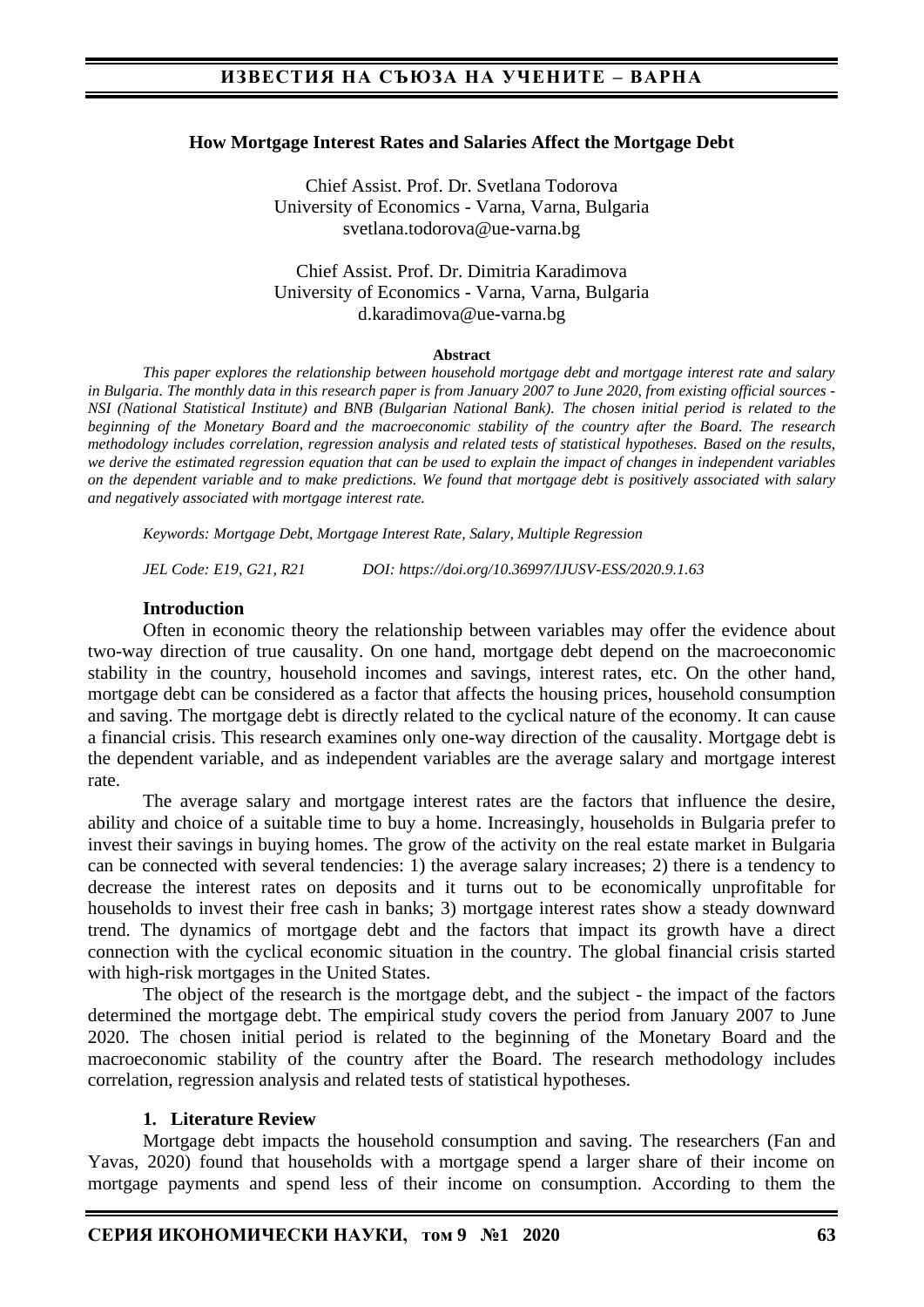# **IZVESTIA JOURNAL OF THE UNION OF SCIENTISTS - VARNA**

government policy of decreasing the maximum loan-to-value ratio has a significant impact on the consumption behavior of households. The recent study show that an increase in mortgage payment, leads households to work and earn more and around 35% of the increase in payment is covered with the increase in income, including spousal labor supply, change of job or additional income from after-hours work (Zator, 2020). On the other hand, mortgage debt is also important for monetary policy since the size and growth rate of mortgage debt has implications for the effectiveness of monetary policy (Calza, Monacelli and Stracca, 2013). Mortgages are a major portion of bank assets. And the financial crisis that began in 2007 has made it abundantly clear that problems in mortgage lending have the potential to destabilize the financial system and the economy (Campbell, 2013).

According to the monetary theory, the causes of cyclical fluctuation in economics are based on trends of the macrocosmic indicators such as loans, money, prices and interest rates. The authors of these theories saw the causes of economic crises in the changes of money supply. The increase in mortgage loans is associated with the beginning of the global financial crisis. On the other hand, mortgage loans can also be considered as a factor in house price rising. Hristo Mavrov (Mavrov, 2011) seeks an answer to the questions: is there a price shock in the real estate market in Bulgaria in the period 1998 - 2010 and what reasons are for that? The author identifies a price shock - rapid price growth in 2003 - 2009, followed by a period of dramatic decline, making a comparative analysis of indicators with other countries, included also the United Kingdom. D. Karadimova (Karadimova, 2018) considered mortgage loans as a factor for the housing price rising. Using correlation and cross-spectral analysis, measured the straight and direction of the relationship and components, she found that there is a strong relationship between mortgage loans and housing prices.

V. Milinov, P. Angelov and S. Zarkova (Milinov, Angelov and Zarkova, 2018) grouped the countries of the European Union according to variety indicators for the mortgage market, the real estate market and the economic potential of the European Union members. They focused the main factors of the demand and supply that determined the real estate market in Bulgaria and Greece. The researchers applied a multivariate comparative analysis based on Helving's taxonomic model to make an ascending or descending order of the countries. Based on the empirical results, they found that the countries with a developed mortgage market are Netherlands, Denmark, Sweden and Germany, because of the higher mortgage loans.

The dynamics of new household loans in Bulgaria, based on a monthly data, shows that the consumer and housing (mortgage) loans followed the same trend. Both loans form a major part of the household debt (Figure 1).

There are three distinguished periods:

- 2007 2008 the period of the growth of GDP and FDI in the country. In this period the household lending increased. The financial situation of households has improved and, together with the stable monetary policy of the banks, it has led the growth of investment in housing. The new housing (mortgage) loans are experiencing with the highest growth rates. They reached the highest levels at the end of 2019.
- In 2009, housing (mortgage) loans fell significantly due to the financial and economic crisis. There is a shrinking GDP and household income. During this period the bad and restructured loans increased. After that, from 2010 to 2015, the new housing loans were around the average level for the period.
- Housing (mortgage) loans increased from 2016 to 2019. The main factors for the growth of the housing loan demand are the lower interest rates and the macroeconomic stability of the country. In 2020, banks reported a significant reduction in housing loans demand, because of the COVID-19 pandemic. Uncertainty regarding employment and household income is deepening. During the same period, there was a significant bank restriction for housing loans.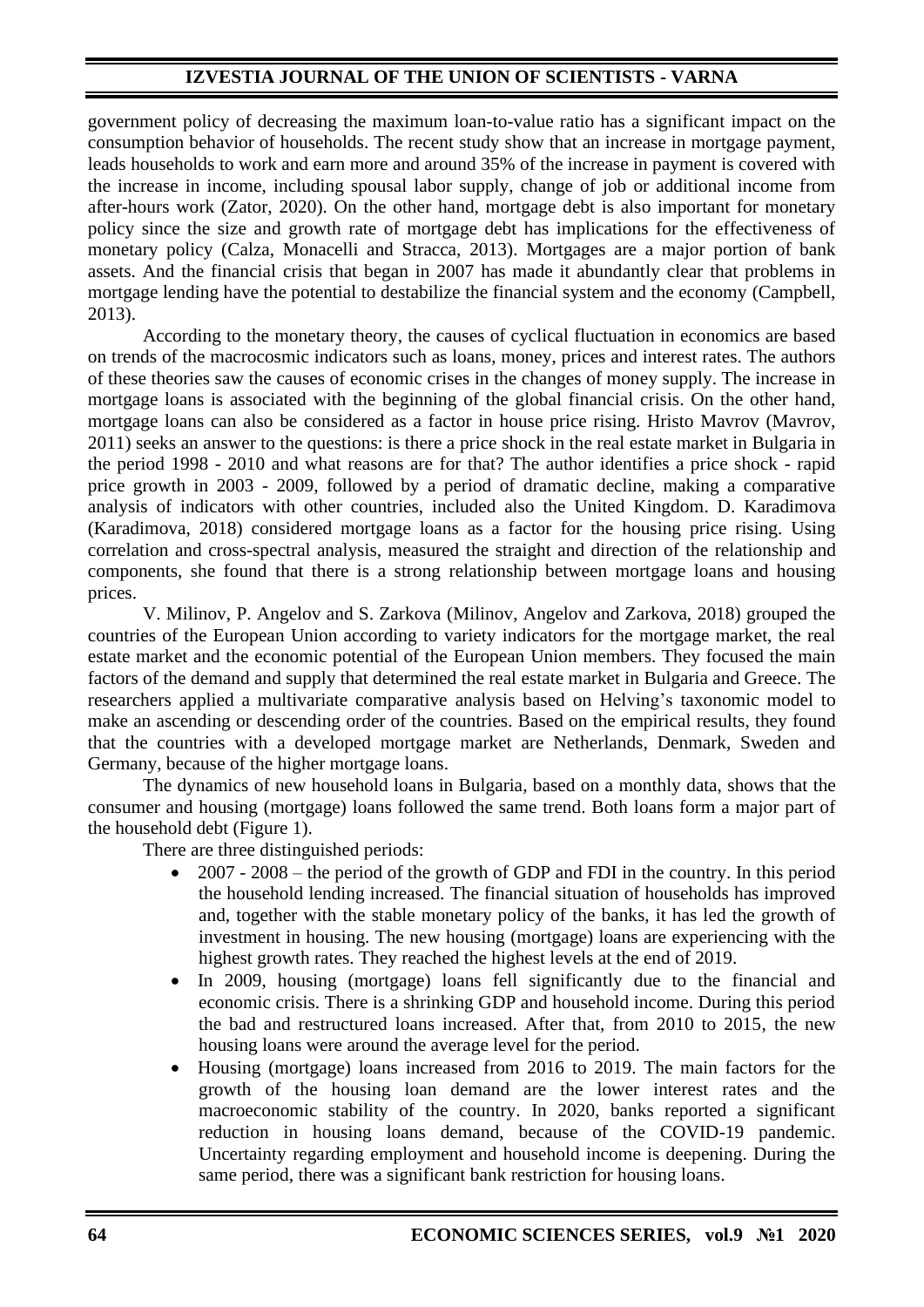

http://bnb.bg/bnbweb/groups/public/documents/bnb\_publication/pub\_ec\_r\_2020\_02\_en.pdf

Mortgage interest rate and salary, the largest portion of the household income, are the most important factors influencing the decision to purchase a house. The average salary in Bulgaria increased throughout the research period. The highest growth rates of the salary are observed at the time of the highest new housing loans in 2008 - 2009. The trend of the salary is opposite of the mortgage interest rate trend (Figure 2).



Notes: Interest rates in all maturities and currencies are weighted by the relevant volumes of new loans for a 12-month period. Implicit per cent is the difference between the APRC and the relevant interest rates and reflects the approximate per cent of all non-interest service charges on loans (including fees and commissions).

#### Figure 2. Interest Rates and Annual Percentage Rate of Charges on New Housing Loans Source (Bulgarian National Bank, 2020):

http://bnb.bg/bnbweb/groups/public/documents/bnb\_publication/pub\_ec\_r\_2020\_02\_en.pdf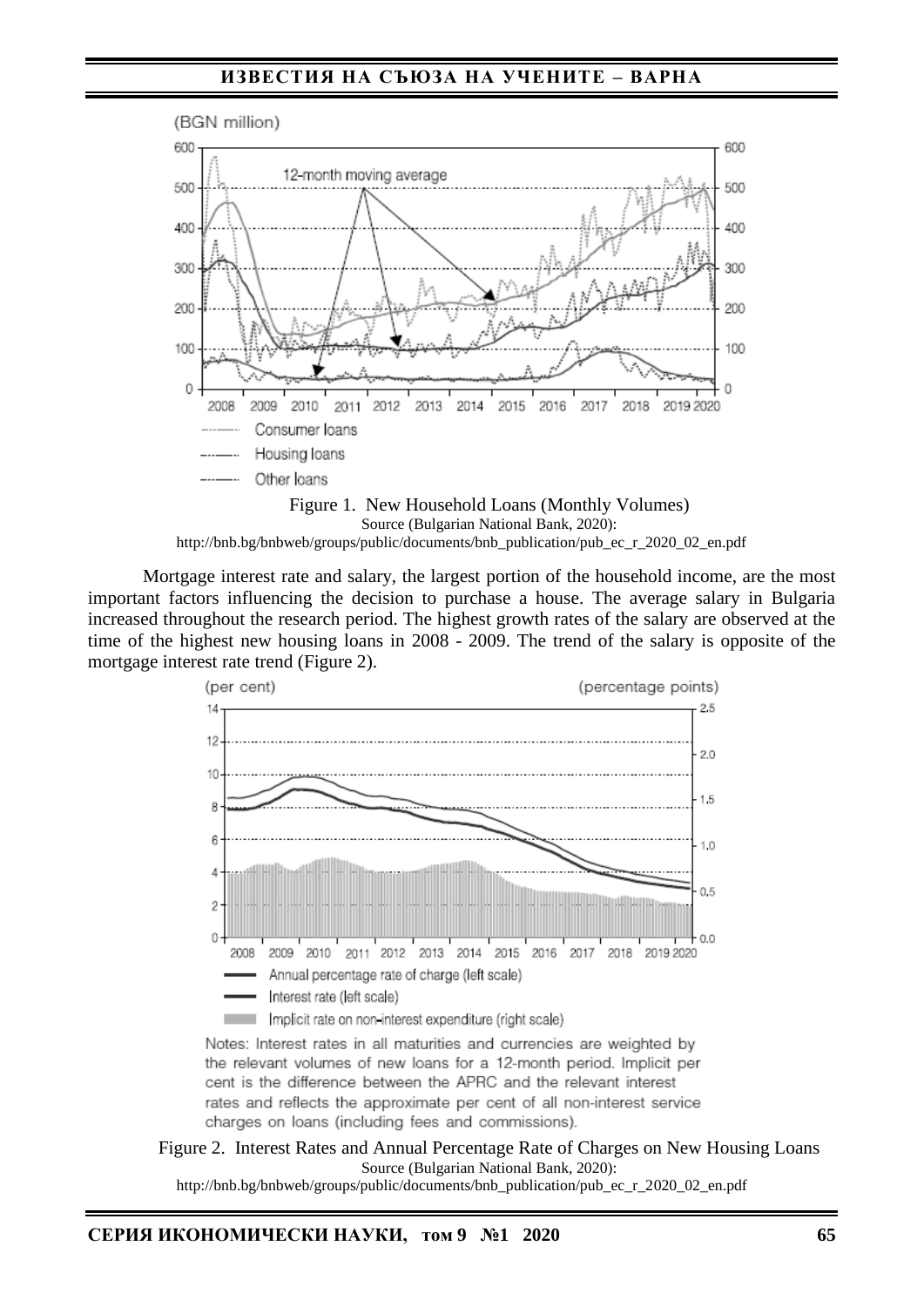# **IZVESTIA JOURNAL OF THE UNION OF SCIENTISTS - VARNA**

Mortgage interest rates increased until 2010. In the last quarter of 2010, mortgage interest rates decreased. This trend persisted until the end of the period. The lower mortgage interest rates in recent period of time have led to an increase in the mortgages of households. Significantly low interest rates on deposits also contribute to this fact.

## **2. The Model Setting**

The empirical approach of the paper aims to explore the relationship between mortgage debt and two independent variables - mortgage interest rate and salary. We use monthly data from January 2007 to June 2020. The data used in this study are collected over the time and the value of dependant variable at time "t" is to be related to the value of previous time period "t -1". To avoid the serial correlation which is presented in the data we include in the model one more independent variable – time. Because the time-series data are consecutive, the "time" can be entered as numbers from 1 to 160 (observed numbers of months). The variables employed in the model are described as follows:

**Mortgage** - Mortgages Debt in million leva;

**Interest Rate** - Effective Annual Mortgage Interest Rate in % ;

**Salary** - Average Monthly Salary in leva;

**Time** – the time period.

We used the existing official sources of data from NSI (National Statistical Institute. Infostat, 2020) and BNB (Bulgarian National Bank, 2020).

To study the relationship between household mortgages and independent variables we used the following multiple regression model:

$$
Mortgage = \beta_0 + \beta_1 Interest\_Rate + \beta_2 Salary + \beta_3 Time + \epsilon
$$
 (1)

where **Mortgage** is the dependant variable, **Interest\_Rate, Salary**, and **Time** are the independent variables, and  $\varepsilon$  is the random error term. The coefficients  $\beta_0$ ,  $\beta_1$ ,  $\beta_2$ , and  $\beta_3$  are the unknown parameters to be estimated.

#### **3. Computational Model and Empirical Results**

To estimate the multiple regression model (1) we used SPSS. The sample regression equation for the multiple regression model is denoted as

$$
Mortgage = b_{0+}b_1Interest\_Rate + b_2Salary + b_3Time
$$
 (2)

where  $b_0$ ,  $b_1$ ,  $b_2$ , and  $b_3$  are the point estimates of  $\beta_0$ ,  $\beta_1$ ,  $\beta_2$ , and  $\beta_3$ .

First, we estimated the regression model included all observations. Based on a **Studentized residual plot,** we found that there are some values that are around  $\pm$  3 standard deviation reference lines and some - go beyond  $\pm 3$  reference lines, which means that these values are outliers and we must removed them. Second, we estimated the regression model with removed extreme values (outliers). The new estimated model included 145 observations. The regression results are in Table 1, Table 2, Table 3, Figure 3, Figure 4, Figure 5, Figure 6, and Figure 7 (SPSS output):

Table 1.

| Model |      | R Square | Adjusted R<br>Square | Std. Error of<br>the Estimate |
|-------|------|----------|----------------------|-------------------------------|
|       | 983ª | .967     | 966                  | 307 7092                      |

Model Summary<sup>b</sup>

a. Predictors: (Constant), Time, Interest\_Rate, Salary

b. Dependent Variable: Mortgages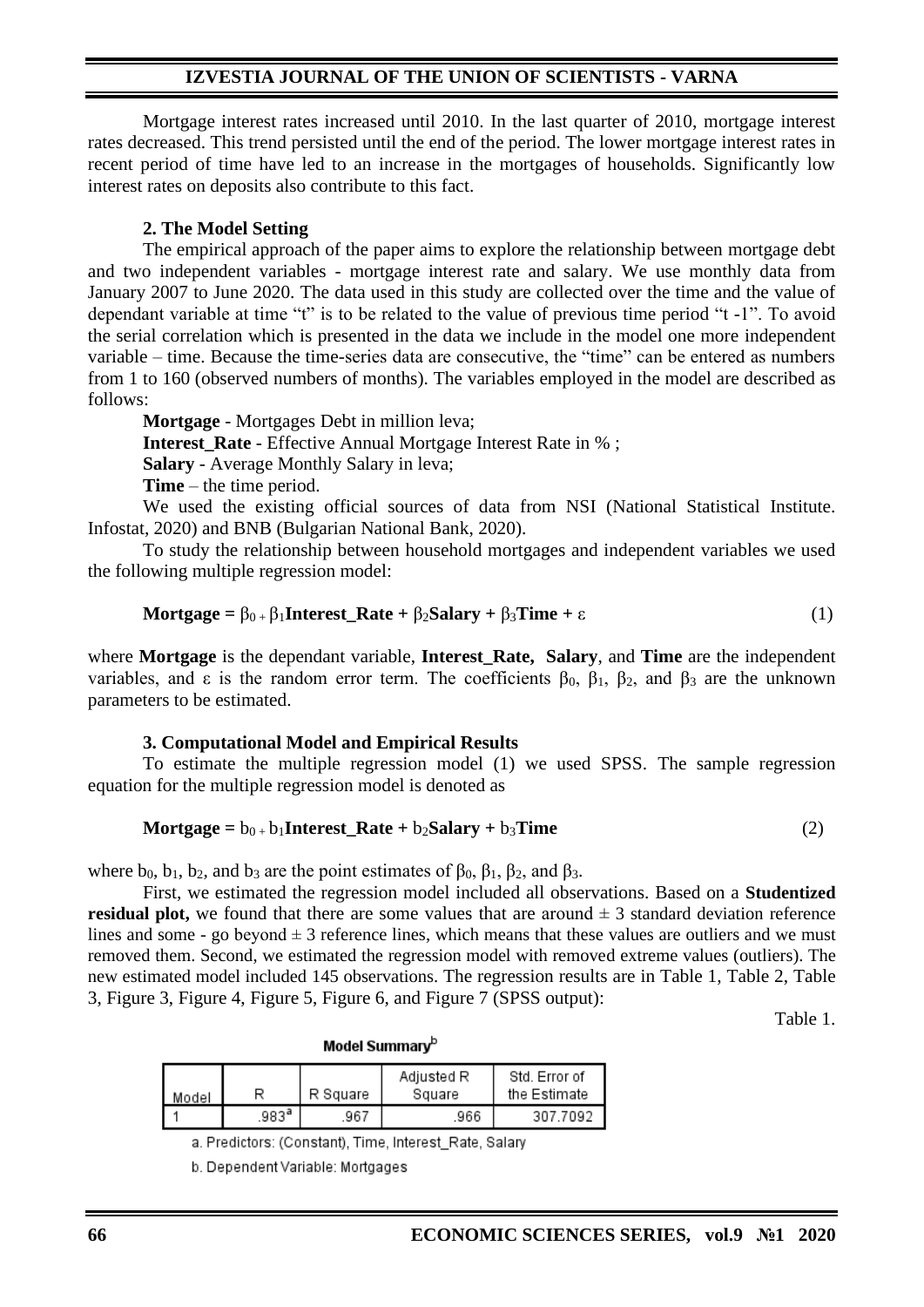# **ИЗВЕСТИЯ НА СЪЮЗА НА УЧЕНИТЕ – ВАРНА**

#### Table 2.

| Model |            | Sum of<br>Squares | df  | Mean Square |          | Sig.  |
|-------|------------|-------------------|-----|-------------|----------|-------|
|       | Regression | 392235269.7       |     | 130745089.9 | 1380.843 | .000° |
|       | Residual   | 13350581.56       | 141 | 94684.976   |          |       |
|       | Total      | 405585851.2       | 144 |             |          |       |

a. Dependent Variable: Mortgages

b. Predictors: (Constant), Time, Interest\_Rate, Salary

Table 3.

| Coefficients" |               |                             |            |                              |           |      |                                 |             |  |
|---------------|---------------|-----------------------------|------------|------------------------------|-----------|------|---------------------------------|-------------|--|
|               |               | Unstandardized Coefficients |            | Standardized<br>Coefficients |           |      | 95.0% Confidence Interval for B |             |  |
| Model         |               | в                           | Std. Error | Beta                         |           | Sig. | Lower Bound                     | Upper Bound |  |
|               | (Constant)    | 136.097                     | 465.500    |                              | .292      | .770 | $-784.165$                      | 1056.359    |  |
|               | Interest Rate | -550.776                    | 30.534     | $-.678$                      | $-18.038$ | .000 | $-611.140$                      | $-490.411$  |  |
|               | Salarv        | 19.280                      | 604        | 2.796                        | 31.916    | .000 | 18.086                          | 20.474      |  |
|               | Time          | -95.440                     | 3.021      | $-2.637$                     | -31.589   | .000 | $-101.413$                      | $-89.467$   |  |

a. Dependent Variable: Mortgages





**Dependent Variable: Credit** 

Figure 3. Normal Probability Plot of the Residuals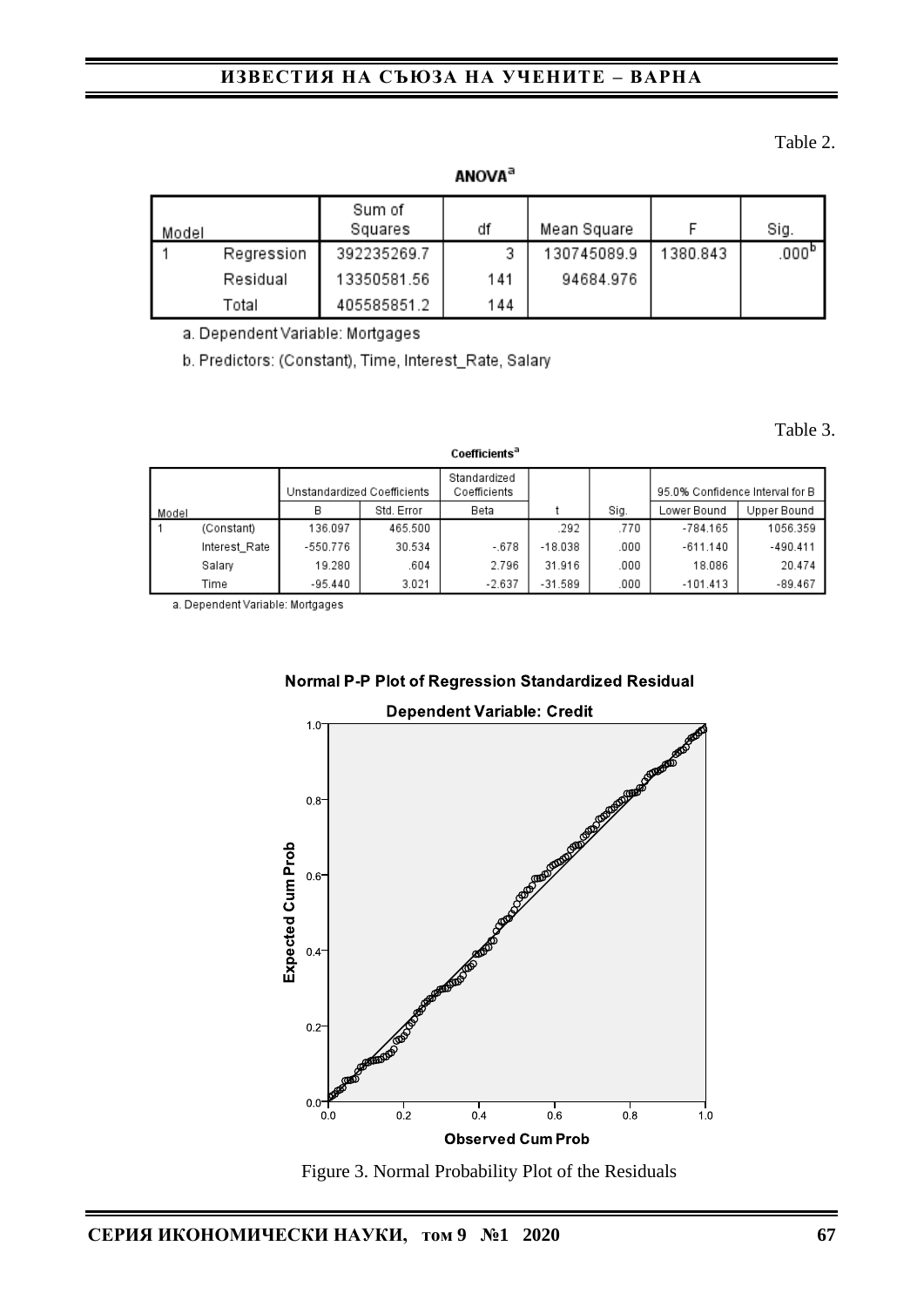

Figure 4. Stundentized Residuals vs. Predicted Values Figure 5. Stundentized Residuals vs. Interest\_Rate



Figure 6. Stundentized Residuals vs. Salary Figure 7. Stundentized Residuals vs. Time

Based on a residual analysis, the model appears adequate. From the "Normal Probability Plot of the Residuals", almost all observations are on the 45 degree line. Therefore, error terms follow a Normal Distribution. From the "Stundentized Residuals vs. Predicted Values" graph three values go beyond  $\pm 2$  standard deviation reference lines, which means that these values are potential outliers. However, their effects are not large since they are within  $\pm 3$  standard deviation reference lines and very close to  $\pm 2$  standard deviation reference lines. From the same graph "Stundentized Residuals" vs. Predicted Values", we do not observe any particular pattern in the data. Therefore, we satisfy the assumptions of Independence. To investigate further, we need to look at the Residuals vs. each independent variable. From the "Stundentized Residuals vs. Interest\_Rate" graph, we observe that there is no change in variance and this is not an indication of potential violation of homoscedasticity. The similar results we observe from the "Stundentized Residuals vs. Salary" graph. There is no change in variance and this is an indication of homoscedasticity. The "Stundentized Residuals vs. Time" graph shows no pattern around the horizontal axis, and then the serial correlation is not present. The model appears adequate, therefore we can make the following inferences:

- 96.7% of the variation in mortgage debt can be explained by variation in mortgage interest rate, salary and time  $(R^2 = 0.967)$ .
- There is evidence of a relationship between Mortgage Debt and chosen independent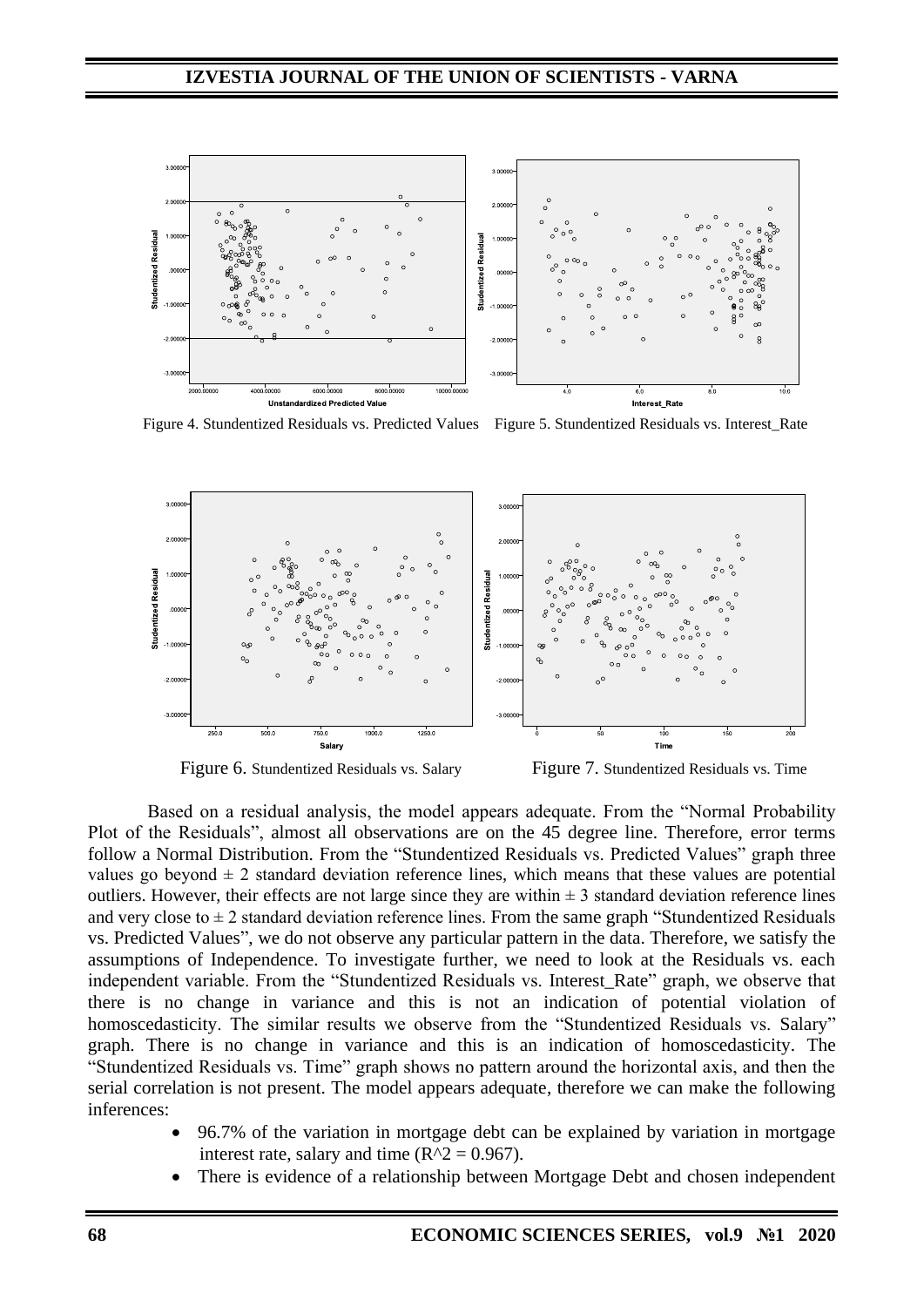# **ИЗВЕСТИЯ НА СЪЮЗА НА УЧЕНИТЕ – ВАРНА**

variables (F = 1380.843, p-value = 0.000) at the any level of significance ( $\alpha = 1\%$ , 5%, or 10%).

- At the any level of significance ( $\alpha = 1\%$ , 5%, or 10%), mortgage interest rate makes a significant contribution and should be included in the model ( $t = -18,038$ , p-value = 0.000).
- At the any level of significance ( $\alpha = 1\%$ , 5%, or 10%), salary makes a significant contribution and should be included in the model ( $t = 31.916$ , p-value = 0.000).
- At the any level of significance ( $\alpha = 1\%$ , 5%, or 10%), time makes a significant contribution and should be included in the model ( $t = -31.589$ , p-value = 0.000).

Based on the above results, using the estimates (Table 3), we derive the estimated regression equation as

**Mortgage =** 136.097 – 550.776 **Interest\_Rate +** 19.280 **Salary –** 95.440 **Time** (3)

that can be used to explain the impact of changes in independent variables on the dependent variable:

- If the **Mortgage Interest Rate** increases by 1%, the **Mortgage Debt** is estimated to decrease by a mean of 550.78 million leva, holding all other factors constant.
- If the **Salary** increases by 1 lev, the **Mortgage Debt** is estimated to increase by a mean of 19.28 million leva, holding all other factors constant.
- Holding constant the effects of the **Mortgage Interest Rate** and the **Salary**, for every month increase in the time period, the **Mortgage Debt** is estimated to decrease by a mean of 95.44 million leva.

## **Conclusion**

The results in this paper suggest that in Bulgaria the mortgage debt depend on salary and mortgage interest rate. The mortgage debt increases when the mortgage interest rate decreases. On the other hand, the household mortgage debt and salary go to the same direction. If average salary increases by 1 lev, then mortgage debt are predicted to increase by 19.28 million leva, holding mortgage interest rate constant for the particular period of month. The regression coefficient of mortgage interest rate implies that a one percentage point increase in the interest rate leads to a predicted decrease in mortgage debt of 550.78 million leva, holding the salary constant for the particular period of month.

This research offers the evidence for how mortgage interest rate and salary affect the mortgage debt in Bulgaria. The current study has important government policy implications, because policies designed to encourage or not the mortgage debt will have an impact on future economic growth through their impact on the household consumption and saving.

## **References**

- 1. Bulgarian National Bank (2020) *Economic Review*. Sofia: Bulgarian national bank. Available at: http://bnb.bg/bnbweb/groups/public/documents/bnb\_publication/pub\_ec\_r\_2020\_02\_en.pdf (Accessed: 20 October 2020).
- 2. Bulgarian National Bank (2020) Available at: https://www.bnb.bg/Statistics/StMonetaryInterestRate/StInterestRate/StIRInterestRate/index.htm (Accessed: 20 October 2020).
- 3. Calza, A., Monacelli, T. and Stracca, L. (2013) 'Housing Finance and Monetary Policy', *Journal of the European Economic Association*, 11(s1), pp. 101–122. doi: 10.1111/j.1542-4774.2012.01095.x.
- 4. Campbell, John Y. (2013) 'Mortgage Market Design', *Review of Finance*, European Finance Association, 17(1), pp. 1-33. doi: 10.3386/w18339.
- 5. Fan, Y. and Yavas, A. (2020) 'How Does Mortgage Debt Affect Household Consumption? Micro